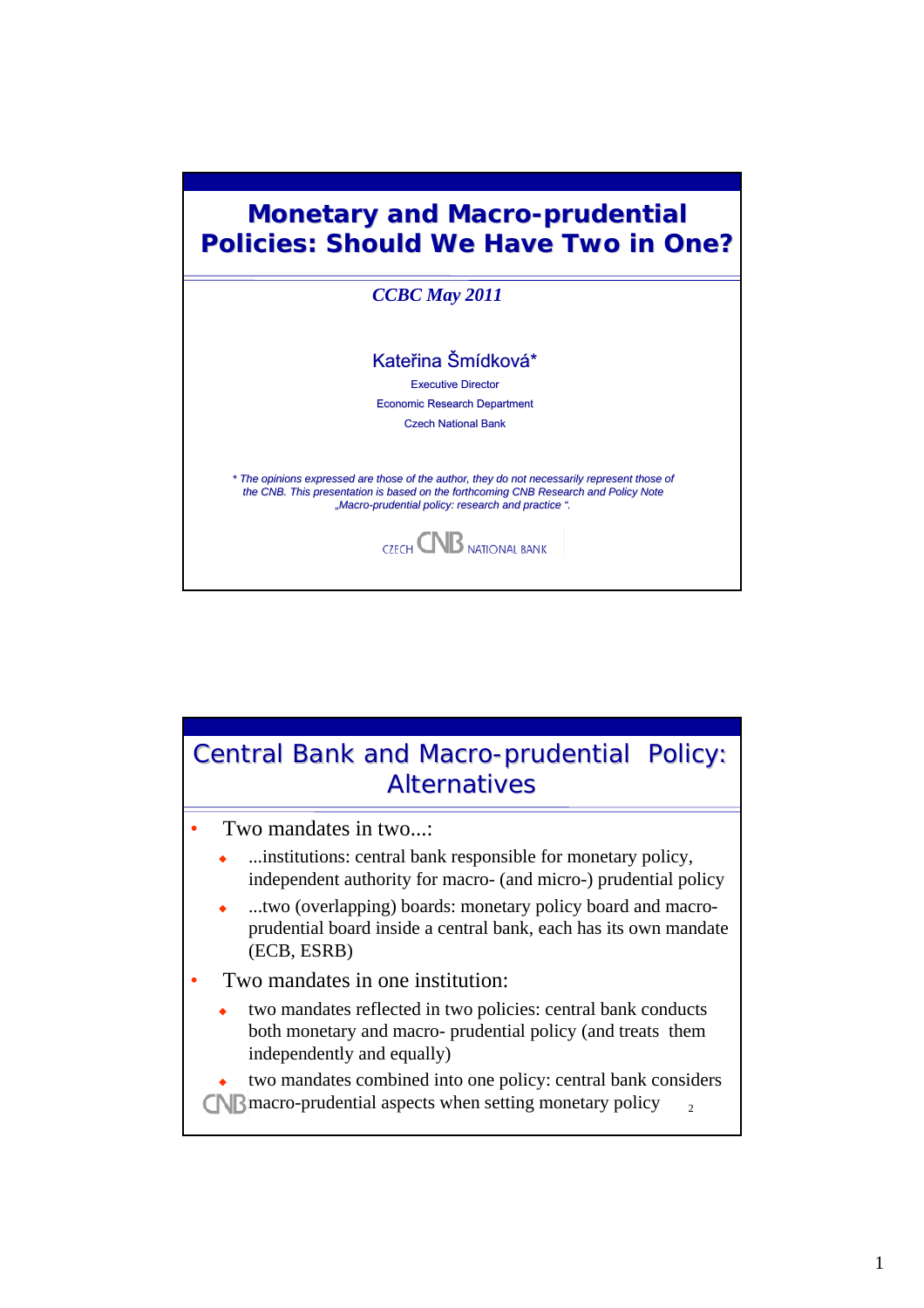

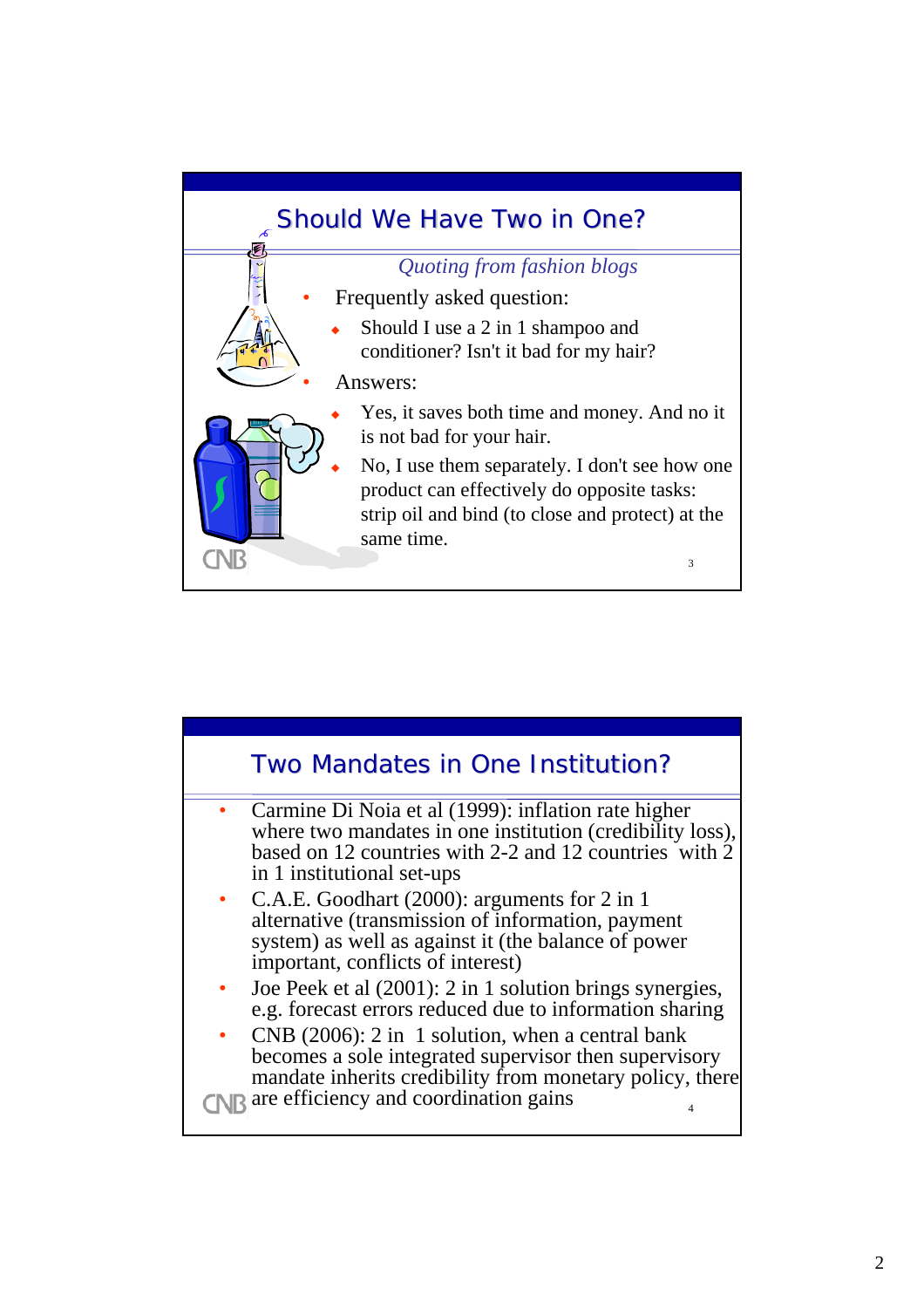| <b>Alternatives: Pros and Cons</b> |                                                                                      |                                       |                                       |                                       |  |  |
|------------------------------------|--------------------------------------------------------------------------------------|---------------------------------------|---------------------------------------|---------------------------------------|--|--|
|                                    | Monetary policy<br>remains credible<br>and transparent<br>during financial<br>crisis | Policy<br>coordination<br>easy        | Information<br>sharing<br>easy        | Cost-efficient<br>solution            |  |  |
| Two<br>institutions                | Yes                                                                                  | No                                    | N <sub>0</sub>                        | N <sub>0</sub>                        |  |  |
| Two boards                         | Yes, if overlapping<br>small                                                         | Yes, if<br>overlapping<br>significant | Yes, if<br>overlapping<br>significant | Yes, if<br>overlapping<br>significant |  |  |
| One<br>institution                 | N <sub>0</sub>                                                                       | Yes                                   | Yes                                   | Yes                                   |  |  |
|                                    |                                                                                      |                                       |                                       | 5                                     |  |  |

| <b>Summary: Pros and Cons</b> |                                                                                                                                                                                                               |                                       |                              |           |                    |  |  |
|-------------------------------|---------------------------------------------------------------------------------------------------------------------------------------------------------------------------------------------------------------|---------------------------------------|------------------------------|-----------|--------------------|--|--|
|                               |                                                                                                                                                                                                               |                                       |                              |           |                    |  |  |
|                               | Monetary policy<br>ramaing aradibla                                                                                                                                                                           | Policy<br>$\sim$ accrdination obering | Information   Cost-efficient | colution  |                    |  |  |
|                               | Given the pros and cons, there are central                                                                                                                                                                    |                                       |                              |           |                    |  |  |
|                               | banks, including the CNB, to have a , 2 in<br>1" solution. Risks to credibility and<br>Two<br>transparency do not outweigh efficiency<br>institutions<br>and coordination gains in their cases.<br>Two boards |                                       |                              |           |                    |  |  |
|                               |                                                                                                                                                                                                               |                                       |                              |           |                    |  |  |
|                               |                                                                                                                                                                                                               |                                       |                              |           |                    |  |  |
|                               |                                                                                                                                                                                                               | <b><i>Jigunivani</i></b>              | orginiream                   | لسحبستهية | $n_{\mathfrak{L}}$ |  |  |
| One<br>institution            | <b>TYU</b>                                                                                                                                                                                                    | Yes                                   | Yes                          | Yes       |                    |  |  |
|                               |                                                                                                                                                                                                               |                                       |                              |           | 6                  |  |  |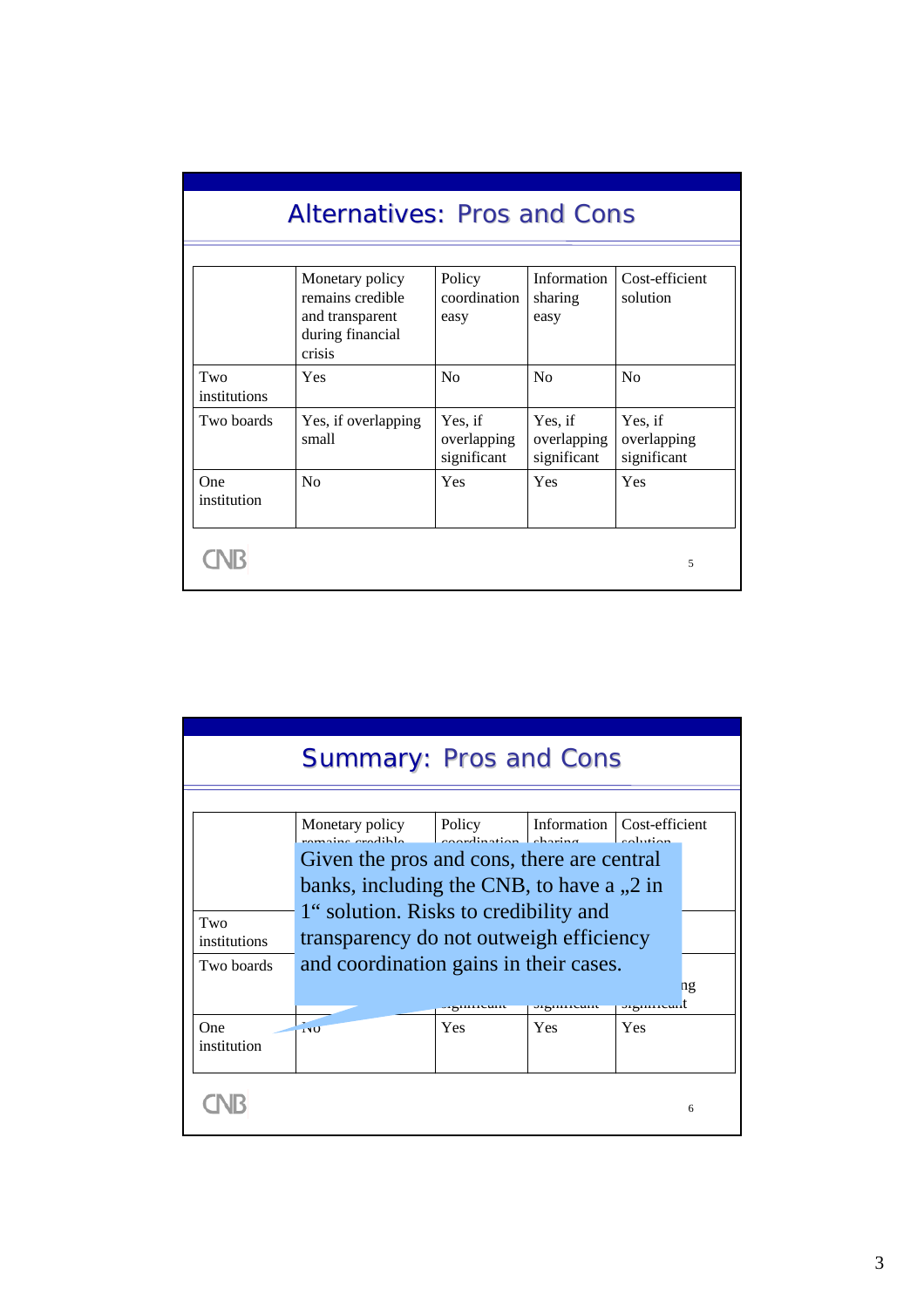

| <b>Alternatives: Pros and Cons</b>          |                                                                                      |                                                                       |                                 |                            |  |  |
|---------------------------------------------|--------------------------------------------------------------------------------------|-----------------------------------------------------------------------|---------------------------------|----------------------------|--|--|
|                                             | Monetary policy<br>remains credible<br>and transparent<br>during financial<br>crisis | Policy<br>coordination<br>easy                                        | Informatio<br>n sharing<br>easy | Cost-efficient<br>solution |  |  |
| Two<br>mandates.<br>two policies            | No (credibility) and<br>yes (transparency)                                           | Yes                                                                   | Yes                             | Yes                        |  |  |
| Two mandates<br>combined into<br>one policy | No (credibility) and<br>no (transparency)                                            | Yes (same<br>policy-<br>makers)<br>and no<br>(combining is<br>tricky) | Yes                             | Yes                        |  |  |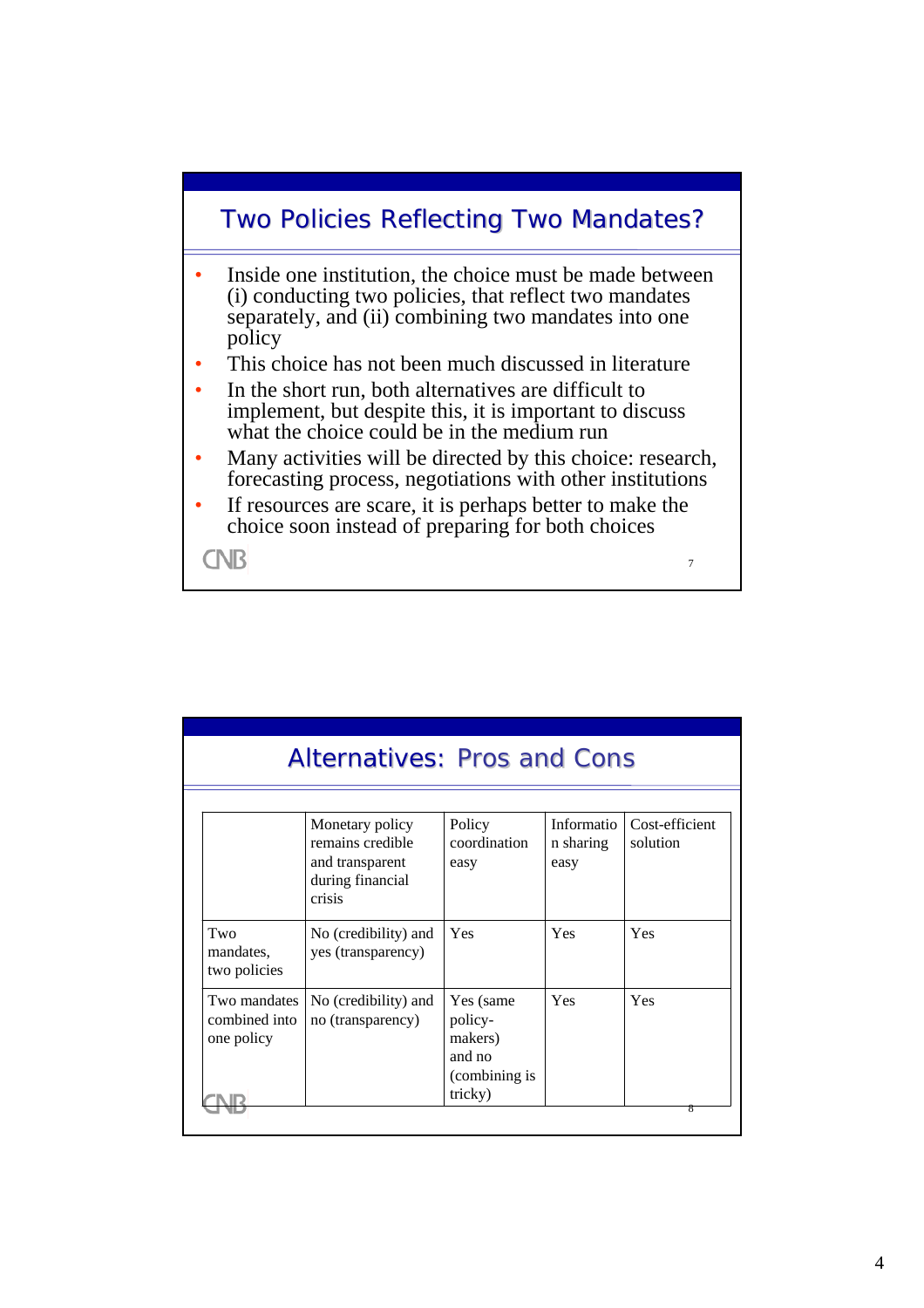

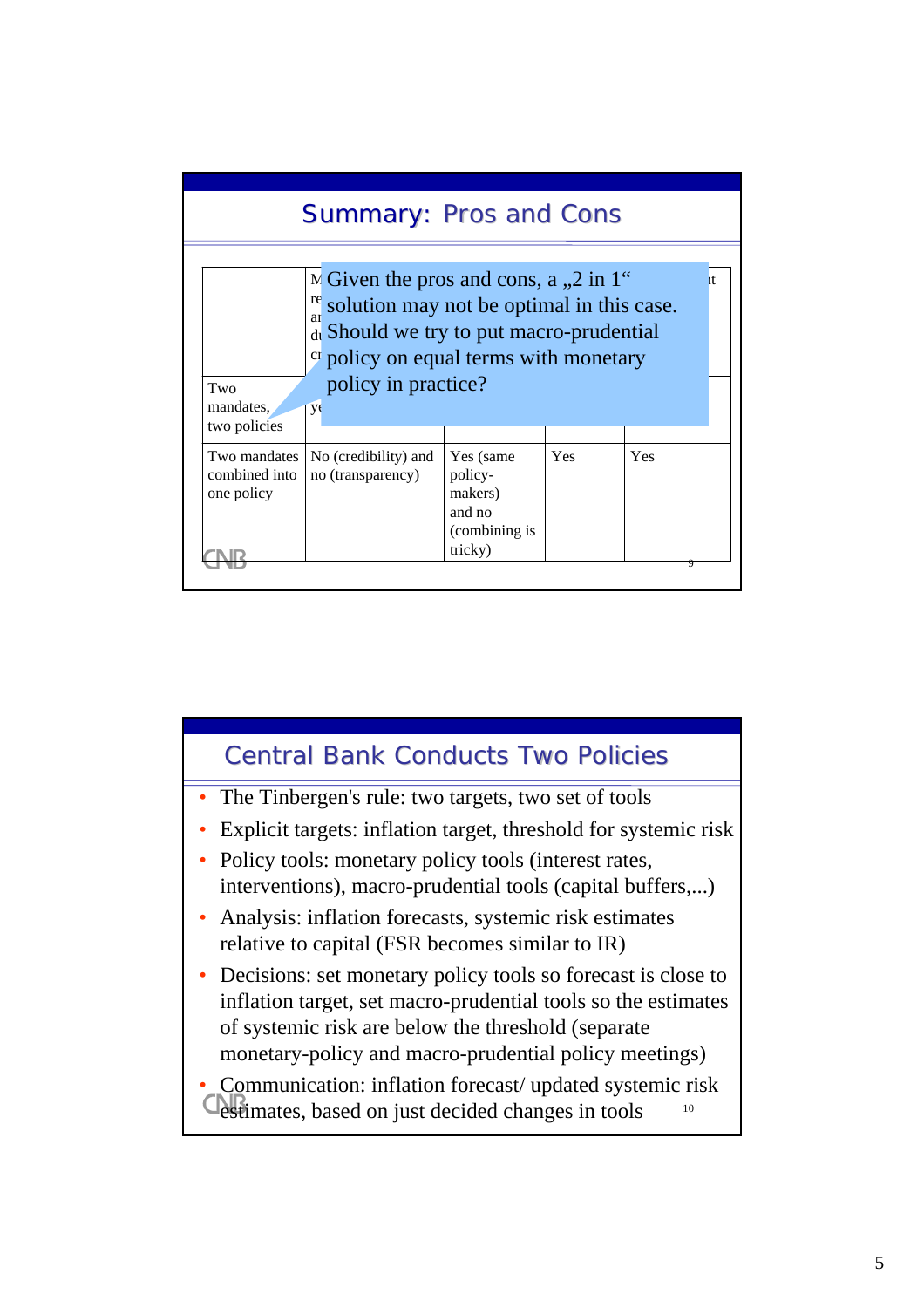## Where to Focus Research: Targets

- How exactly should the explicit target for macroprudential policy be defined (or should we have multiple targets/ thresholds for several systemic risk indicators)?
	- Hans Gersbach 2009: equity capital requirements (minimum level)
	- Claudio Borio and Mathias Drehmann 2009: operational framework difficult, take the measurement challenge seriously, find barometer of distress (EWI)
	- Gabriele Galati and Richhild Moessner 2010 and 2011: set limit to systemic risk
	- $\bullet$  IMF 2011: set limit to a range of systemic risk indicators **CNB** 11

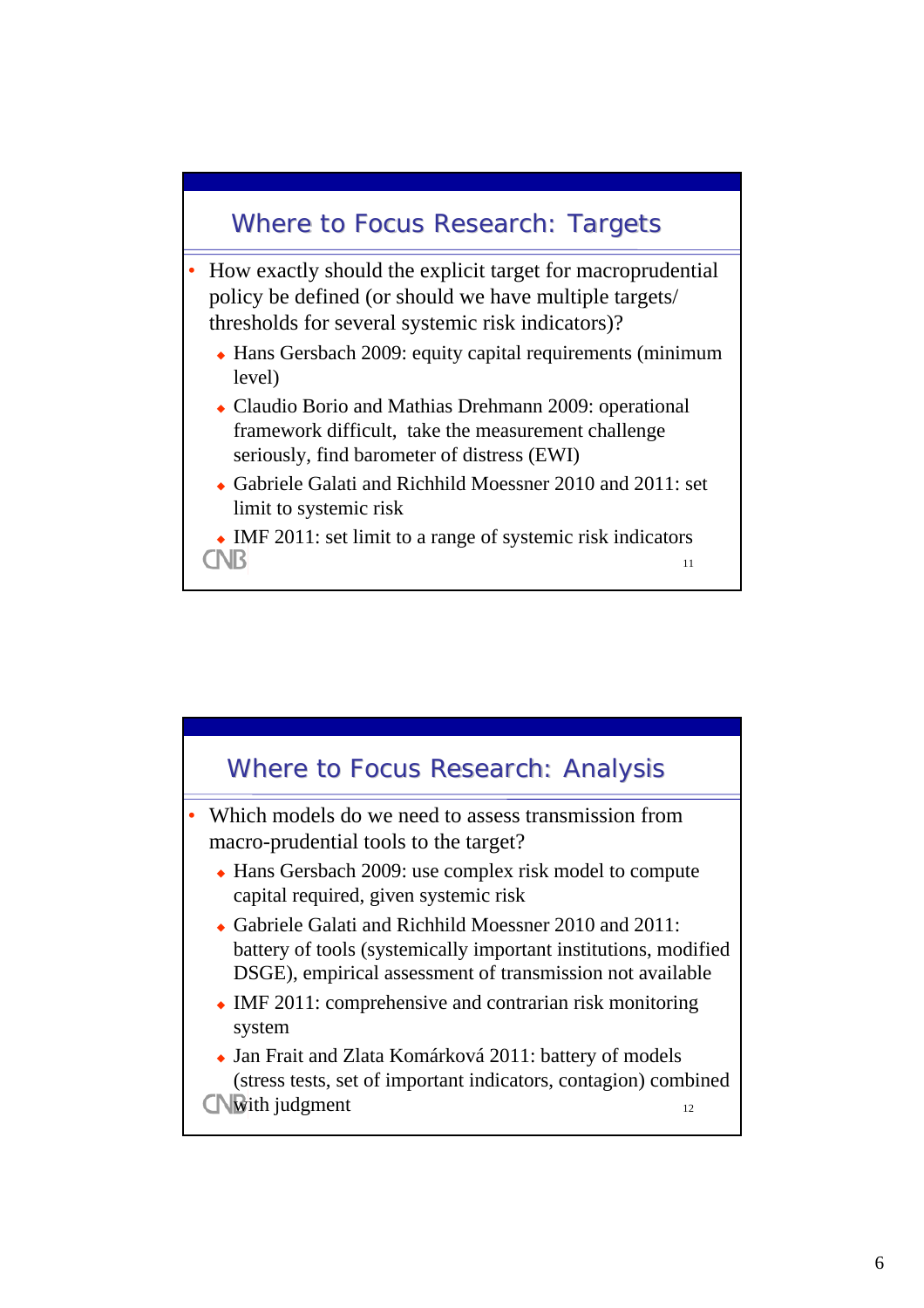

- What is the difference between taking macro-prudential policy decision compared to monetary policy?
	- K. Smidkova et al 2008: inflation forecasts around the globe are correct in 50% of the cases on average
	- Lucia Alessi & Carsten Detken, 2009: the missed crises versus false alarms makes decision difficult
- Given the 50% score of inflation forecasts, maybe macroprudential policy decisions are not more difficult (monetary-policy decisions also face the problem of false forecasts)?

13

**CIVIS** 

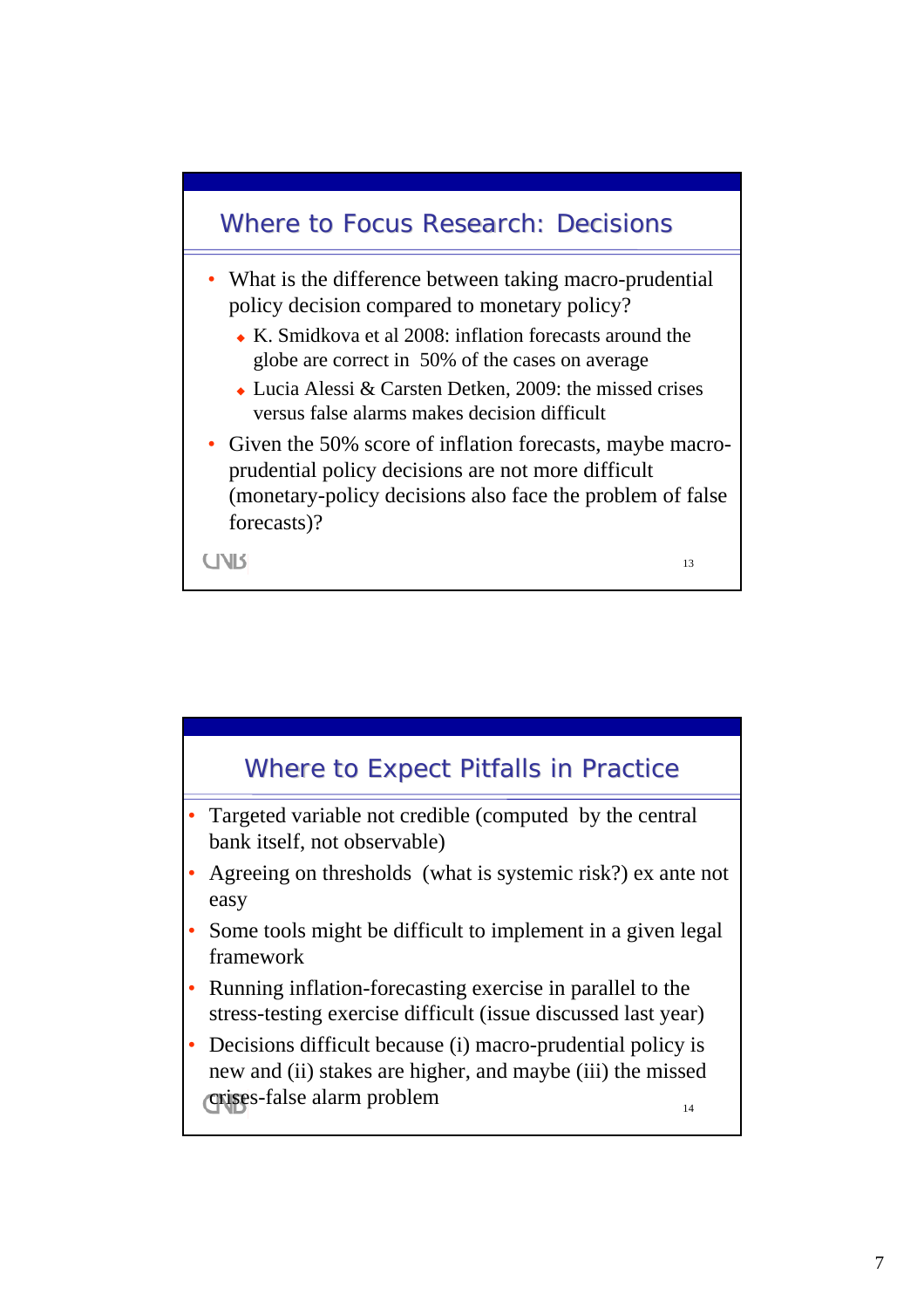

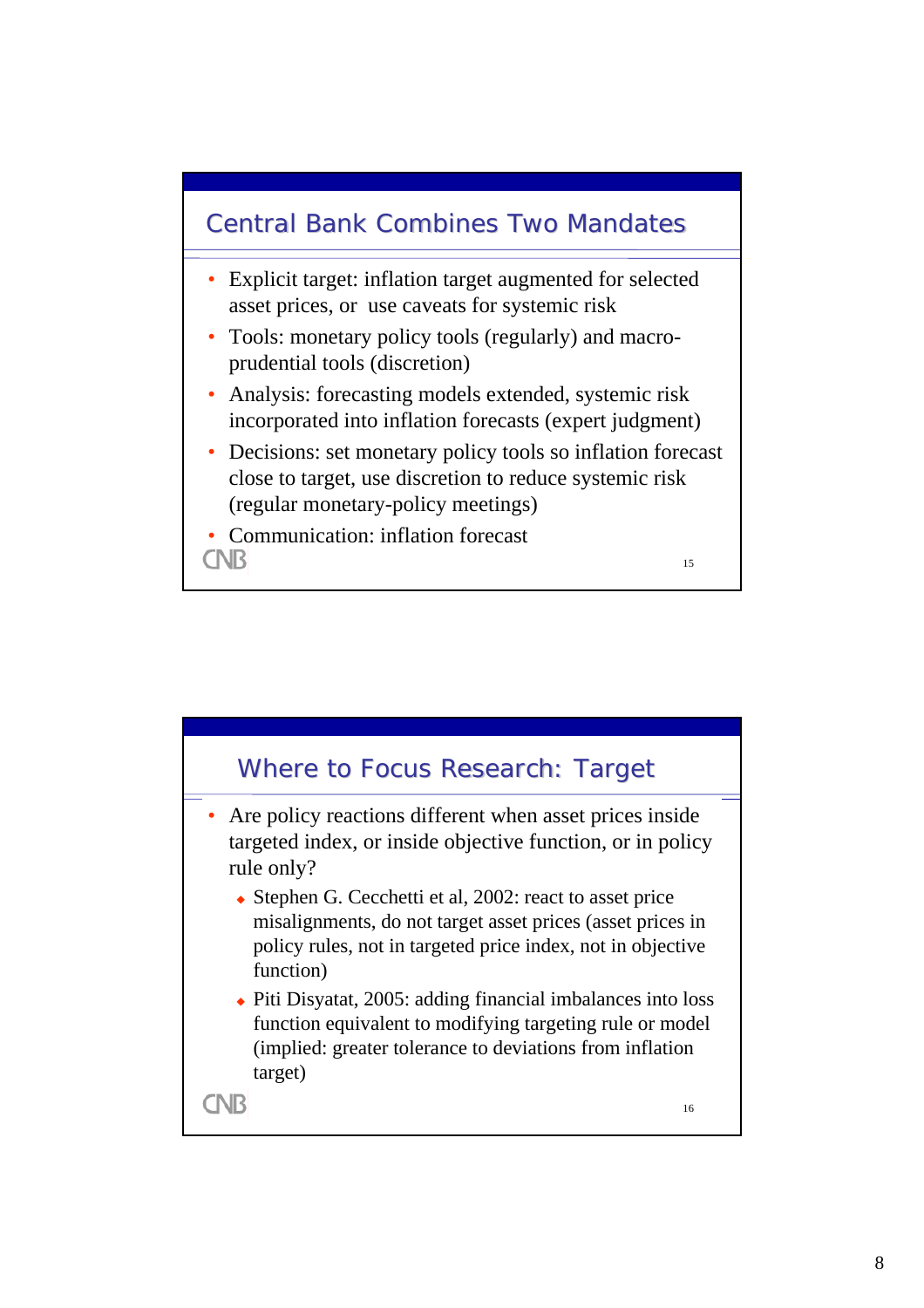

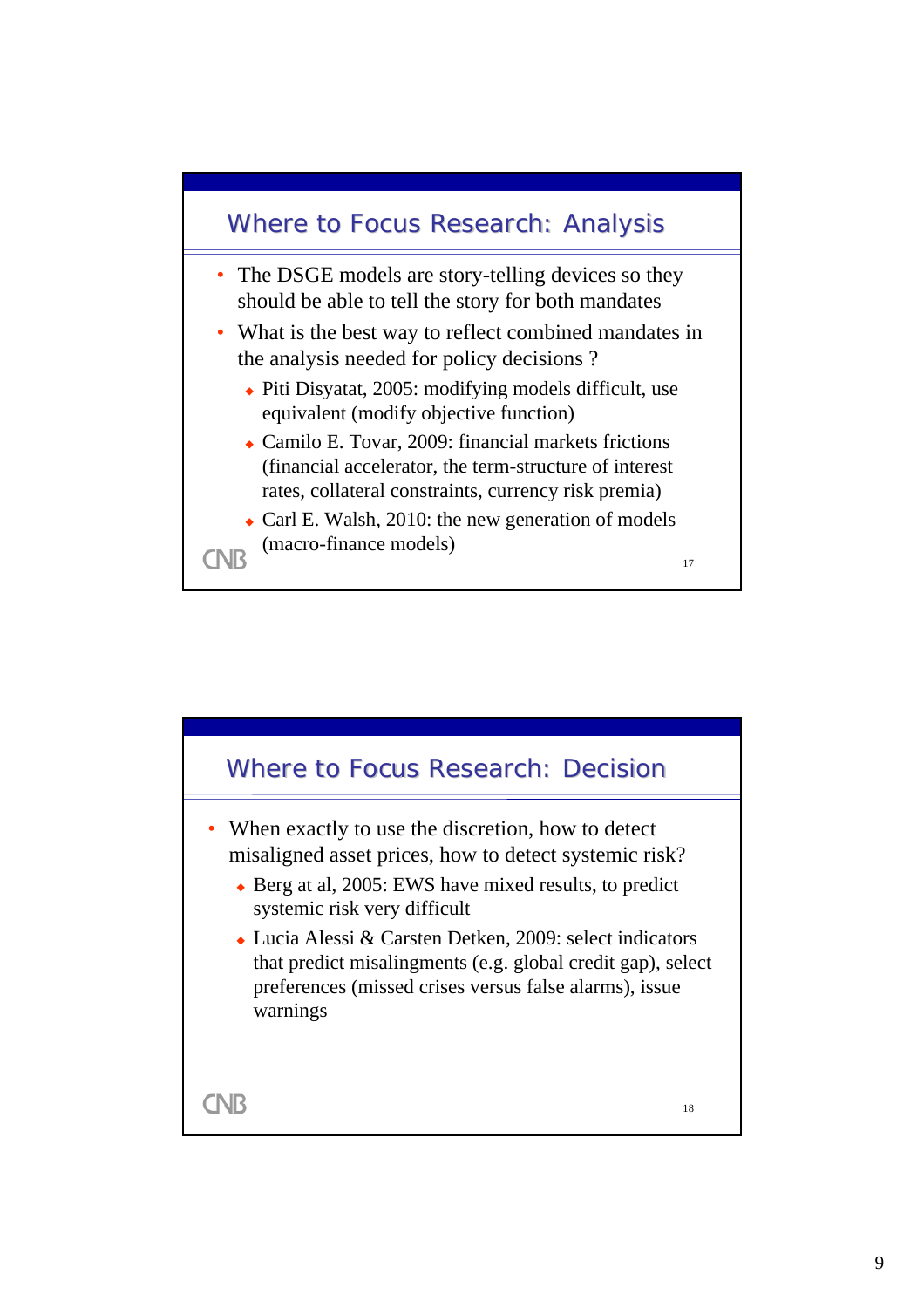## Where to Expect Pitfalls in Practice

- Negotiations with the Statistical Office about changes in targeted price index not fully successful (measurement risk)
- Caveats used quite frequently, poor inflation record (reduced credibility risk)
- Monetary policy tools used when maybe macro-prudential tools more suitable (inefficiency risk)
- Expansion of the forecasting model too difficult (poor forecast risk)
- Decisions under more uncertainty (suboptimal policy risk)
- 19 • Communication: too many caveats and too many tools (lack of transparency risk)

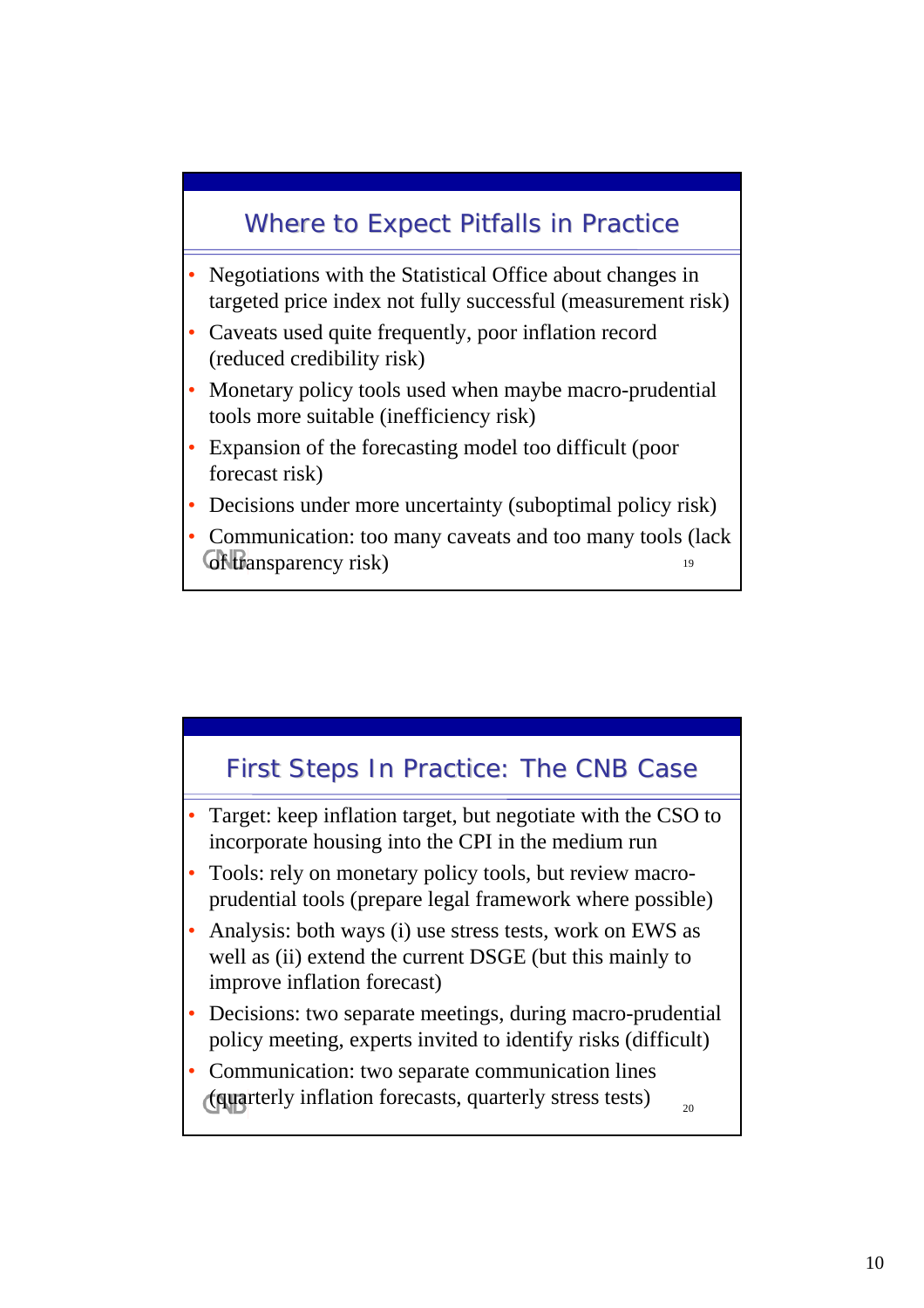